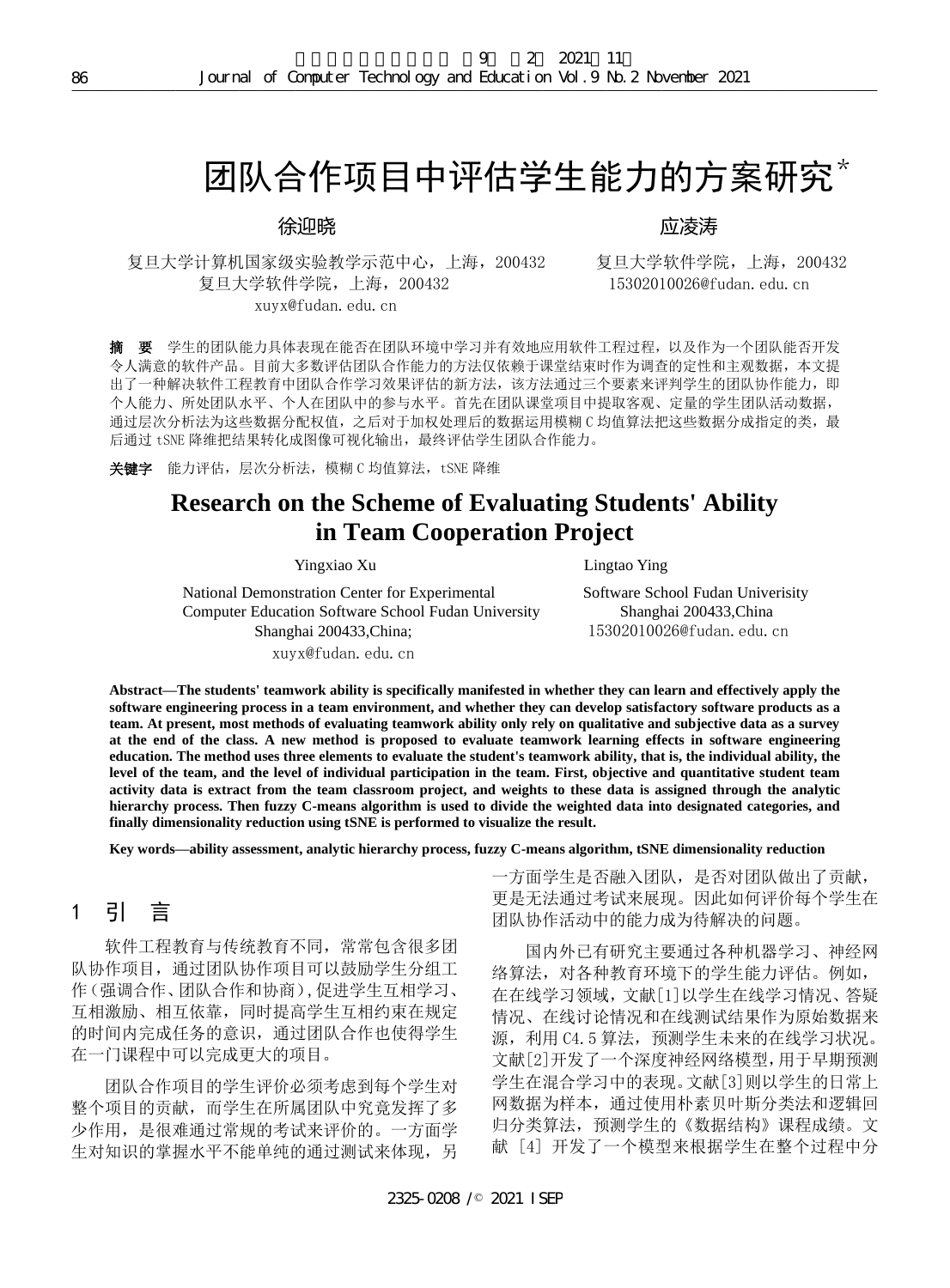配的各种任务的表现来预测学生的表现,使用 RMS (RMSE)评估一些已建立的线性回归模型。文献[5] 研究了工程类课程中学生态度的评估。

目前大多数评估团队合作能力的方法仅依赖于课 堂结束时作为调查的定性和主观数据,本文提出了一 种团队合作项目下评估学生软件工程能力的方案,该 方案使用层次分析法为数据分配权重, 使用模糊 C 均 值算法,使样本被分为教师指定的若干类,以评估学 生团队合作能力。

#### 2 方案设计

本研究总体方案如图 1。首先从团队课堂项目中 提取客观、定量的学生团队活动数据,然后把原始数 据输入,运用层次分析法对原始数据加权处理,再通 过模糊 C 均值算法, 将处理后的数据分类, 最终通过 tSNE 算法进行可视化输出,如果输出结果中有等第的 人数不符合要求或是结果区分度太低,则调整权值重 新进行加权处理再次运算。



图 1 总体方案

#### 3 数据收集和指标选取

本研究结合"项目管理"课程,通过以下几种方 法收集用于评估的数据。

(1) 阶段性成果检查:根据项目成员每周期工 作报告、项目会议记录等表格,收集每个学生每个阶 段编码情况、会议情况等的信息。

(2) 开发工具的日志记录:收集学生个人使用 软件工程开发工具的统计数据。

(3) 教师给出的指标:根据团队内学生互评的 分数、不同团队间评出的团队分数,以及教师自己根 据项目成员的述职报告给同一团队内学生打分,以及 教师对团队作业的打分收集。

从这些数据中选择了以下指标来评估学生在团队 协作项目中的能力:

(1) 阶段性指标:每个阶段的会议次数、每个 阶段的会议时长、个人用于可交付的代码和非代码成

表 1 样本数据

|                                                                         |                                                                                                             |                 |                 |                    |                  |                                                                                                                                        | 87             |
|-------------------------------------------------------------------------|-------------------------------------------------------------------------------------------------------------|-----------------|-----------------|--------------------|------------------|----------------------------------------------------------------------------------------------------------------------------------------|----------------|
| 表现,<br>使用 RMS<br>归模型。文献[5]                                              |                                                                                                             | 码时长。            |                 |                    |                  | 果的时间、团队共同调试代码次数、团队共同调试代                                                                                                                |                |
| 占。<br>匀方法仅依赖于课                                                          |                                                                                                             | (2)<br>的长度      |                 |                    |                  | 开发工具指标: 代码提交次数, 提交代码                                                                                                                   |                |
| <sup>民,</sup> 本文提出了一<br>呈能力的方案,该<br>直, 使用模糊 C 均<br><sup>吉</sup> 干类,以评估学 |                                                                                                             | (3)<br>个项目成员打分。 |                 |                    |                  | 教师给出的指标: 根据项目成员的述职报<br>告,结合团队展示的评分以及团队成员的互评,对每                                                                                         |                |
| 人团队课堂项目中                                                                |                                                                                                             |                 |                 |                    |                  | 在这些指标中, 阶段性指标和开发工具指标都是<br>客观的数值, 而教师给出的指标, 包含了教师根据述<br>职报告、学生互评、团队互评这些主观数值, 使得评<br>估的指标来源更为丰富也更为全面, 一定程度上避免                            |                |
| ■,然后把原始数<br>居加权处理,再通                                                    | 出现了单纯依赖客观数据, 或是全凭主观印象等过于<br>片面的情况。                                                                          |                 |                 |                    |                  |                                                                                                                                        |                |
| 居分类,最终通过<br>出结果中有等第的<br>氐,则调整权值重                                        | 为了统一每一项参数, 把这些参数控制在相近的<br>数量级内,对于与个人相关的数据,在同一团队中把<br>个人数据除以团队中个人数据之和。                                       |                 |                 |                    |                  |                                                                                                                                        |                |
| tSNE算法可视化<br>课<br>输出结果<br>各等第人数<br>不合要求成<br>区分度太佳                       |                                                                                                             |                 |                 |                    |                  | 例如把个人代码提交次数转化成个人代码提交次<br>数的团队占比, 把个人可交付成果所花的时间, 转化<br>成个人可交付成果花费时间在团队中的占比; 对于团<br>队的数据, 把团队数据除以班级里的团队数据之和,<br>例如把团队共同调试代码时长, 转化成团队共同调试 |                |
| Ν<br>结束                                                                 | 代码时长的占比; 组内互评分和教师根据述职打分的<br>平均值, 作为主观个人评分, 组间评分和教师给团队<br>作业打分,作为主观团队评分,打分范围在[0,1]之内。<br>选择100个样本,样本数据部分如表1。 |                 |                 |                    |                  |                                                                                                                                        |                |
| 表 1 样本数据                                                                |                                                                                                             |                 |                 |                    |                  |                                                                                                                                        |                |
| 通过以下几种方                                                                 |                                                                                                             | 个人<br>出席<br>会议  | 个人<br>代 码<br>总量 | 观<br>主<br>个人<br>评分 | 团队会<br>议时长<br>占比 | 团队共同<br>调试代码<br>总时长占                                                                                                                   | 主观<br>团队<br>评分 |
| 页目成员每周期工<br>裏每个学生每个阶                                                    |                                                                                                             | 占比              | 占比              |                    |                  | 比                                                                                                                                      |                |
|                                                                         |                                                                                                             | 1               | 0.6             | 0.7                | 0.8              | 0.8                                                                                                                                    | 0.9            |
|                                                                         |                                                                                                             | 1               | 0.9             | 0.9                | 0.8              | 0.8                                                                                                                                    | 0.9            |
| 女集学生个人使用                                                                |                                                                                                             | 1               | 0.7             | 0.8                | 0.6              | 0.6                                                                                                                                    | 0.8            |
|                                                                         |                                                                                                             | 1               | 0.8             | 0.7                | 0.6              | 0.6                                                                                                                                    | 0.8            |
| 团队内学生互评的                                                                |                                                                                                             | 0.9             | 0.8             | 0.9                | 0.6              | 0.4                                                                                                                                    | 0.7            |
| 以及教师自己根                                                                 |                                                                                                             | 1               | 0.6             | 0.8                | 0.8              | 0.9                                                                                                                                    | 0.8            |
| 5学生打分,以及                                                                |                                                                                                             | 0.5             | 0.3             | 0.6                | 0.5              | 0.4                                                                                                                                    | 0.6            |
| K评估学生在团队                                                                | 4                                                                                                           |                 |                 |                    | 运用层次分析法分配权重      |                                                                                                                                        |                |
| 的会议次数、每个<br>匀代码和非代码成                                                    |                                                                                                             |                 |                 |                    |                  | 在层次分析法中,选择个人能力、团队水平和团<br>队协作水平作为中间层, 如图 2。其中, 个人能力指<br>的是学生自身的能力,可以视作非团队协作状态下,                                                         |                |
| 2325-0208 / 2021 ISEP                                                   |                                                                                                             |                 |                 |                    |                  |                                                                                                                                        |                |

## 4 运用层次分析法分配权重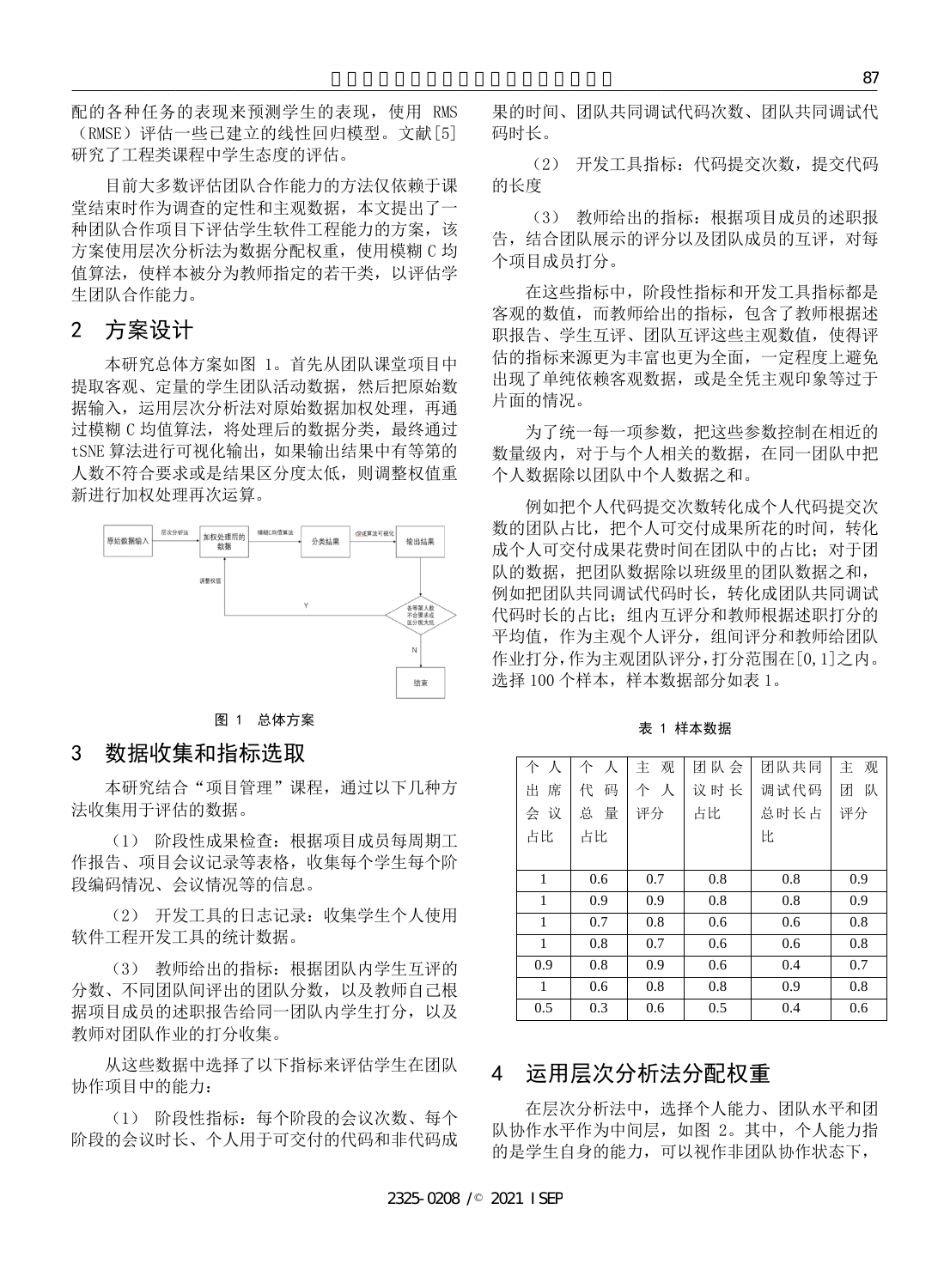学生的水平;团队水平指的是学生所属团队的水平; 团队协作水平指的是学生在团队中和他人一起协作的 能力,把这三个方面作为评价学生能力的因素。例如, 如果一个学生自身水平很高,但是很少参与团队会议、 团队调试代码等团队活动,他所在的团队成绩也不好 的话,这个同学的个人能力较高,团队水平和团队协 作水平就都较低。在运用层次分析法的时候,由于需 要比较因素之间的重要性,可以根据教师认为的教学 目标或是学生投票决定重要性。具体来看,从最高层 到中间层构造判断矩阵时,可以由学生投票决定这个 人能力、团队水平、团队协作水平三个因素两两之间 的重要性比较结果,从中间层到最底层构造判断矩阵 的时候,由于有六个因素,两两比较需要的次数很多, 可以由教师自己决定重要性比较结果。 2325-0208 /© 2021 ISEP 计算机技术与教育学报



图 2 层次分析

最顶层与中间层的判断矩阵取值为:

$$
\begin{pmatrix} 1 & 4 & 1/2 \\ 1/4 & 1 & 1/4 \\ 2 & 4 & 1 \end{pmatrix}
$$

经过运算,中间层三个元素的权值是:

[0.3459503459503459 0.1102971102971103 0.5437525437525438]

个人能力与最底层的判断矩阵取值为:

|  | $\begin{pmatrix} 1 & 2 & 1/4 \end{pmatrix}$ |  | $5 \t4 \t1 \t$                                                                                                              |
|--|---------------------------------------------|--|-----------------------------------------------------------------------------------------------------------------------------|
|  | $\begin{pmatrix} 1/2 & 1 & 3 \end{pmatrix}$ |  | $1 \quad 5 \quad 3$                                                                                                         |
|  |                                             |  | $4 \t1/3 \t1 \t4 \t5 \t2$                                                                                                   |
|  |                                             |  |                                                                                                                             |
|  |                                             |  |                                                                                                                             |
|  |                                             |  | $\begin{bmatrix} 1/5 & 1 & 1/4 & 1 & 6 & 1/8 \\ 1/4 & 1/5 & 1/5 & 1/6 & 1 & 1/6 \\ 1 & 1/3 & 1/2 & 8 & 6 & 1 \end{bmatrix}$ |

CR=0.265>0.01,不具备一致性,需要重新建立判 断矩阵

| $/$ 1 5 1/4                                                                                                                        |  |             | $\begin{matrix} 6 & 6 & 7 \\ 1/3 & 2 & 3 \end{matrix}$ |  |
|------------------------------------------------------------------------------------------------------------------------------------|--|-------------|--------------------------------------------------------|--|
| $1/5$ 1 1/7                                                                                                                        |  |             | $1/3$ 2 3                                              |  |
|                                                                                                                                    |  | 4 7 1 5 7 8 |                                                        |  |
| $\begin{array}{ c cccc }\n4 & 7 & 1 & - \\ 1/6 & 3 & 1/5 & 1 & 3 & 4 \\ \hline\n\therefore & 4/2 & 1/7 & 1/3 & 1 & 3\n\end{array}$ |  |             |                                                        |  |
|                                                                                                                                    |  |             |                                                        |  |
| $\begin{pmatrix} 1/6 & 1/2 & 1/7 & 1/3 & 1 & 3 \\ 1/7 & 1/3 & 1/8 & 1/4 & 1/3 & 1 \end{pmatrix}$                                   |  |             |                                                        |  |

权重向量为

[0.27527 0.06934 0.45244 0.11692 0.05480 0.03119]

同理,取团队水平和团队协作水平对最底层六个 因素的判断矩阵,并算出权重向量

[0.35874 0.4204 0.01231 0.13212 0.0568 0.02648]

[0.04523 0.0216 0.21546 0.14616 0.0856 0.48919]

把这三个向量联立成矩阵,与中间层三个元素的 权值向量相乘得到结果,即为底层六个元素的权值:

[0.159392 0.082102 0.275036 0.134496 0.071768 0.279709]

#### 5 通过模糊 C 均值算法处理数据

首先由教师确定确定要区分学生能力的等第数 量,例如分成 A,B,C,F 四档,则分类数 k=4。然后运 用模糊 C 均值算法处理数据, 将样本分成 4 类。令指 数 b=2, 设置好迭代的次数, 然后初始化一个隶属度 以开始迭代,再根据这个初始化好的隶属度来计算聚 类中心m,根据聚类中心m和隶属度μ计算目标函数J, 再根据聚类中心 m 计算并修改隶属度μ不断迭代直到 结束。最终数据被分成了四类,并传入可视化部分。

把数据按照前面最后得到的权值向量加权后,作 为数据集进行模糊 C 均值算法分类,分类数设置为 3, 迭代 50 次,目标函数曲线如图 3: